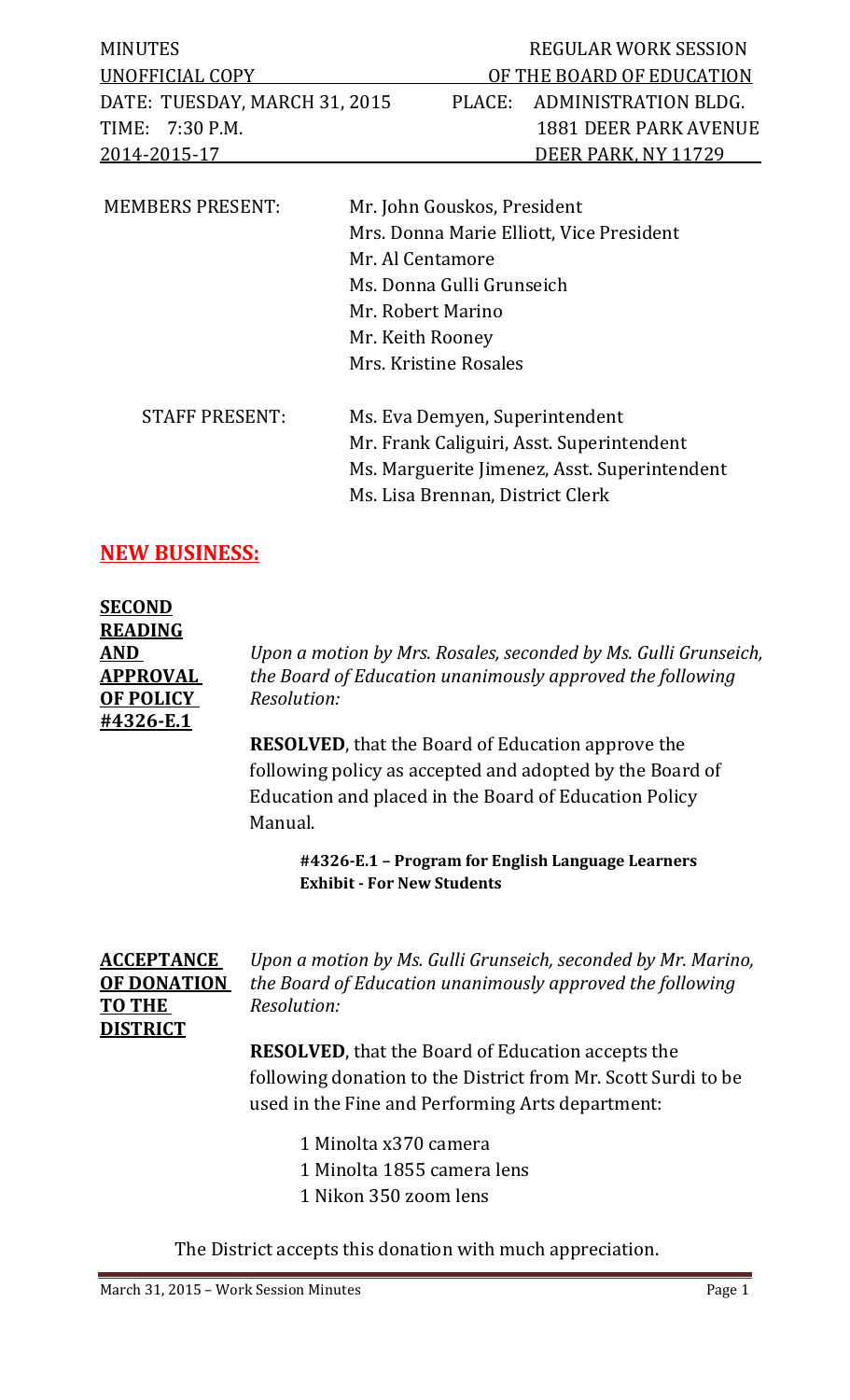## **DISPOSAL AT ROBERT** *Resolution:* **FROST MS**

**OF** *Upon a motion by Mr. Marino, seconded by Mr. Centamore,* **EQUIPMENT** *the Board of Education unanimously approved the following*

> **RESOLVED**, that the Board of Education approve the disposal of seven Toastmaster Buffet range burners which are not up to safety codes and deemed unsafe.

### **EMERGENCY ROOFING PRIMARY** *Resolution:* **SCHOOL**

**REPAIRS AT** *Upon a motion by Mr. Marino, seconded by Ms. Gulli Grunseich,* **MAY MOORE** *the Board of Education unanimously approved the following*

> Whereas, the Deer Park Union Free School District is required to maintain a safe environment for students and staff in the buildings.

Whereas, the roof of the May Moore Primary School is experiencing severe 'spider cracking' causing leaks.

Whereas, such conditions represented a material threat to the health and safety of the students and staff of the Deer Park Union Free School District;

Now, therefore, be it

**RESOLVED**, that in accordance with all applicable laws and regulations, the Board of Education hereby declares these conditions to be an emergency and directs the Administration to take immediate action to address these problems.

Upon a motion by Mrs. Rosales, seconded by Mr. Centamore the Board of Education adjourned into a work session at 7:35 p.m. to discuss budget and adjourned at 8:05 p.m.